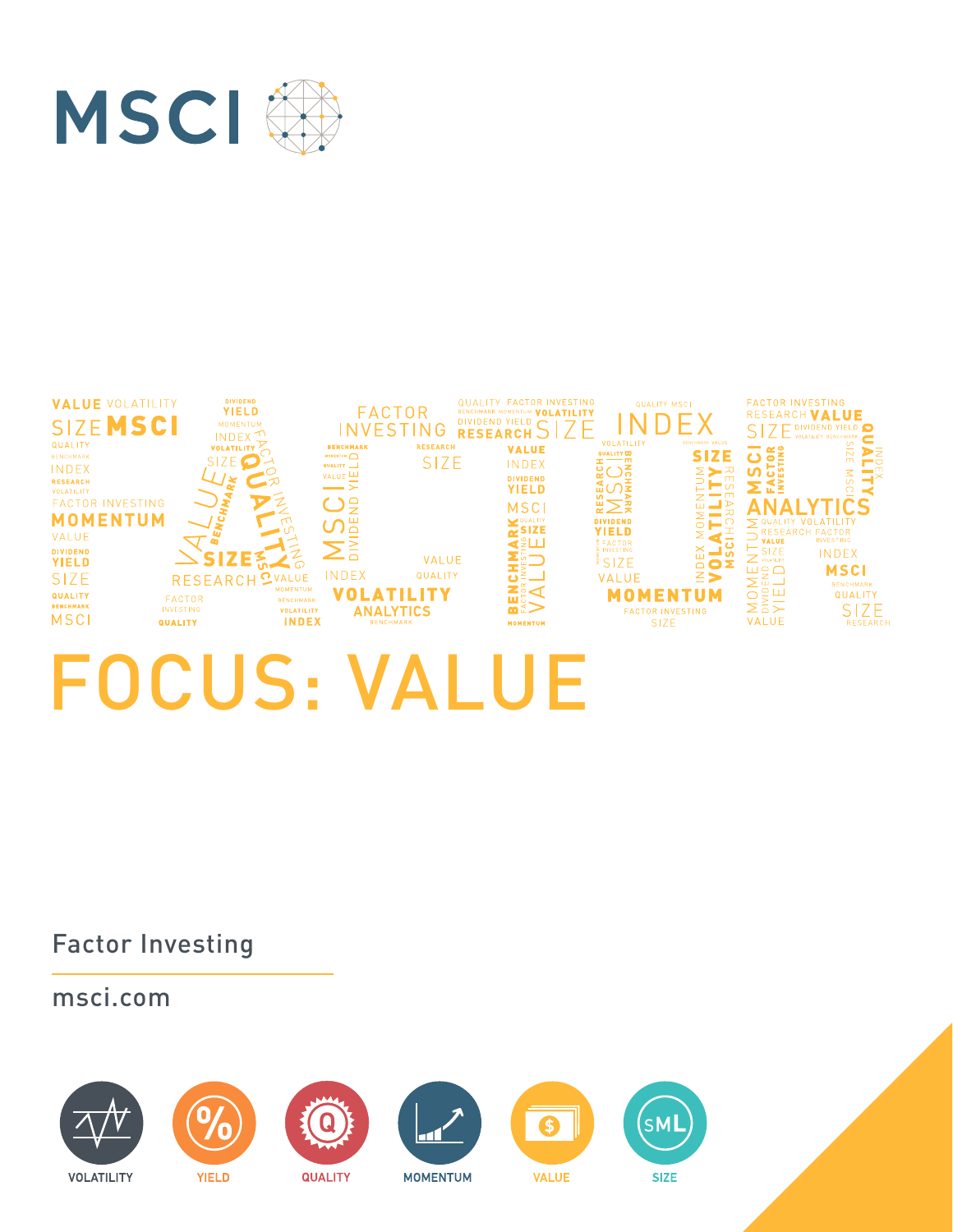## FACTOR FOCUS: VALUE

IN THE REALM OF INVESTING, A FACTOR IS ANY CHARACTERISTIC THAT HELPS EXPLAIN THE LONG-TERM RISK AND RETURN PERFORMANCE OF AN ASSET. MSCI FACTOR INDEXES ARE DESIGNED TO CAPTURE THE RETURN OF FACTORS WHICH HAVE HISTORICALLY DEMONSTRATED EXCESS MARKET RETURNS OVER THE LONG RUN.

MSCI Factor Indexes are rules-based, transparent indexes targeting stocks with favorable factor characteristics – as backed by robust academic findings and empirical results – and are designed for simple implementation, replicability, and use for both traditional passive and active mandates.

#### DEFINING VALUE

The foundation of value investing is the notion that cheaply priced stocks outperform pricier stocks in the long term. Value is categorized as a "pro-cyclical" factor, meaning it has tended to benefit during periods of economic expansion (see "Performance and Implementation").

Value has several dimensions: the stock price as a multiple of company earnings, price as a multiple of dividends paid, price as a multiple of book value, and other such "ratio descriptors." Academics and investors differ on which best represents a value company, creating opportunity in the marketplace for a variety of investment products.

The MSCI Enhanced Value Index applies three valuation ratio descriptors on a sector relative basis:

- Forward price to earnings (Fwd P/E);
- Enterprise value/operating cash flows (EV/CFO); and
- Price to book value (P/B).<sup>1</sup>

The index aims to address the pitfalls of value investing, among them "value traps" – stocks that appear cheap but which in fact do not appreciate. Our analysis shows that using forward earnings has helped provide protection against value traps, and that whole-firm valuation measures, such as enterprise value, have reduced concentration in highly leveraged companies, meaning those that have borrowed heavily.

## AT THE CORE OF VALUE INVESTING IS THE BELIEF THAT "CHEAPLY" VALUED ASSETS TEND TO OUTPERFORM "RICHLY" VALUED ASSETS OVER A LONG HORIZON.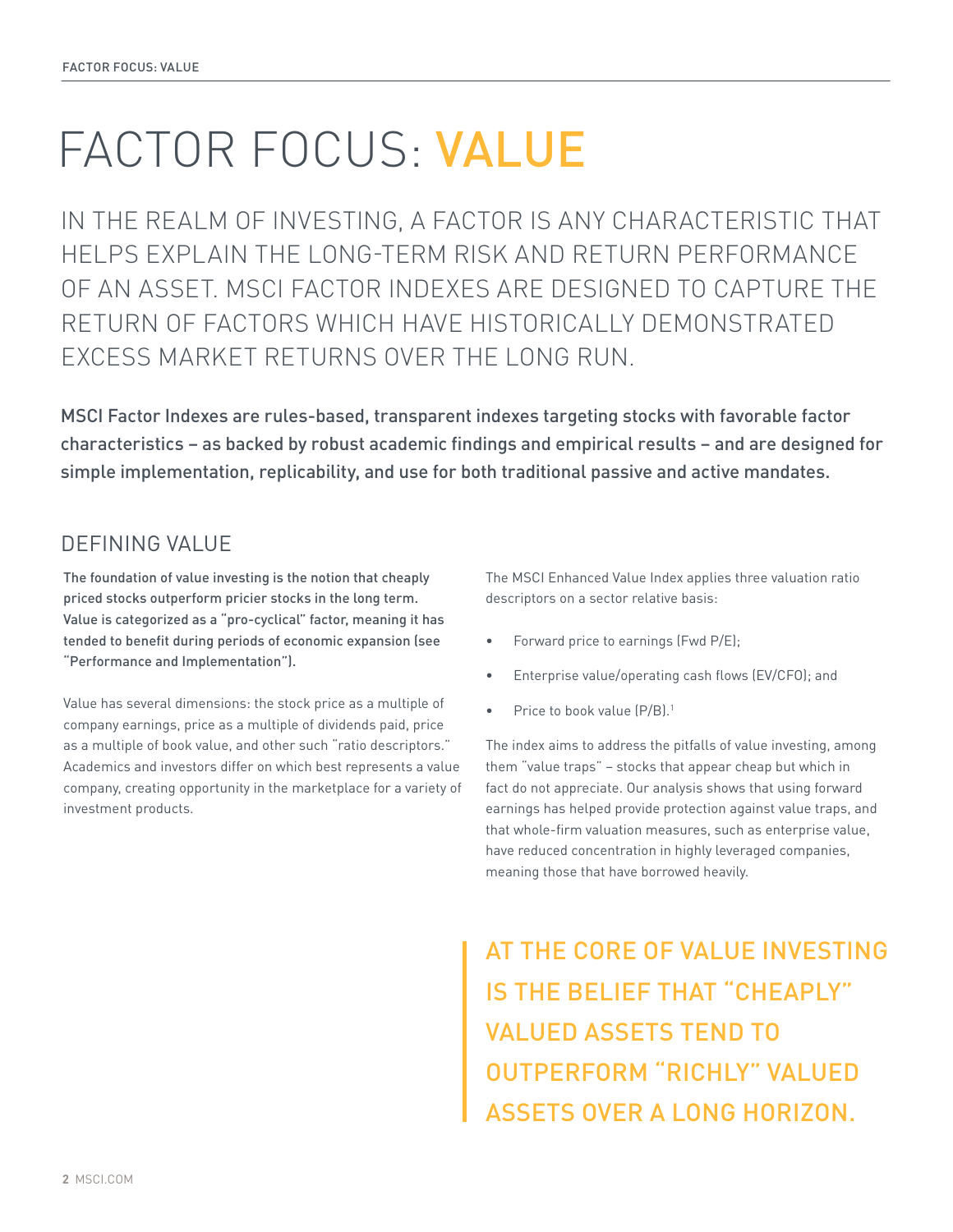#### WHY INSTITUTIONAL INVESTORS HAVE USED VALUE STRATEGIES

Annualized Return of Deciled Descriptors (1998 - 2014)

Many investors use this approach in identifying assets that they expect the market to revalue.

The concept of value was first popularized in the 1930s by economists Benjamin Graham and David Dodd, who advocated 20.72% 500 owning companies that provide a "margin of safety" – meaning 400 the current stock price is less than it is expected to be under conservative projections of the firm's future earnings.<sup>2</sup> a<br>Vis<br>t

In the chart below, the top panel shows the returns of deciled groupings that demonstrate increase in factor exposures of

the three ratio descriptors. On average, higher-value stocks outperformed lower-value stocks, as measured by any individual ratio descriptor, over the 17 years through 2014. The cumulative 200 return of the top minus the bottom decile isolates the effect of each ratio descriptor and approximates a pure-factor return. 150

The bottom panel illustrates the value of combining the three ratio descriptors. Because they had low correlation – meaning they moved largely independent of each other over the business cycle - the performance of the combined ratio descriptors was superior to any standalone ratio descriptor.

### 10 Active Return vs. MSCI World (%) Active Return vs. MSCI World (%) 5 0 -5 High Exp 2 3 4 5 6 7 8 9 Low Exp B/P Fwd E/P CFO/EV Combined

THE IMPACT OF VALUE RATIO DESCRIPTORS, AND THE REASON FOR COMBINING THEM

Annualized Return of Deciled Descriptors (1998 - 2014)

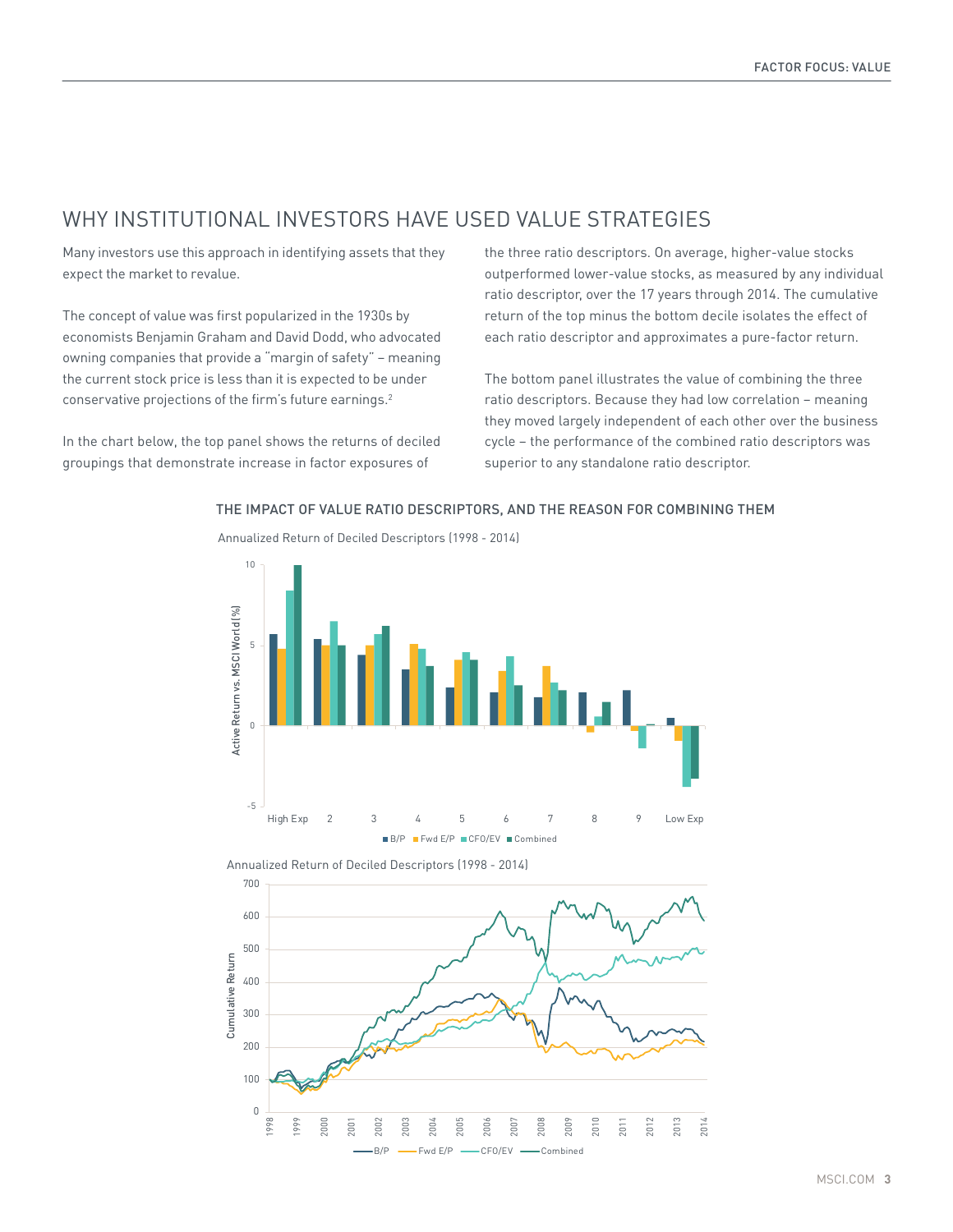#### PERFORMANCE & IMPLEMENTATION

Over time, individual factors have delivered outperformance relative to the market.

#### MSCI WORLD FACTOR INDEXES



From a longer-term perspective, the MSCI World Value Weighted Index generated an annualized return of over 14% during the 40 year period represented in the chart below.

#### LONG-TERM PERFORMANCE: JANUARY 1977 TO DECEMBER 2017



Although factor strategies have exhibited long-term outperformance, in the short-term factor performance has been cyclical and has generated periods of underperformance.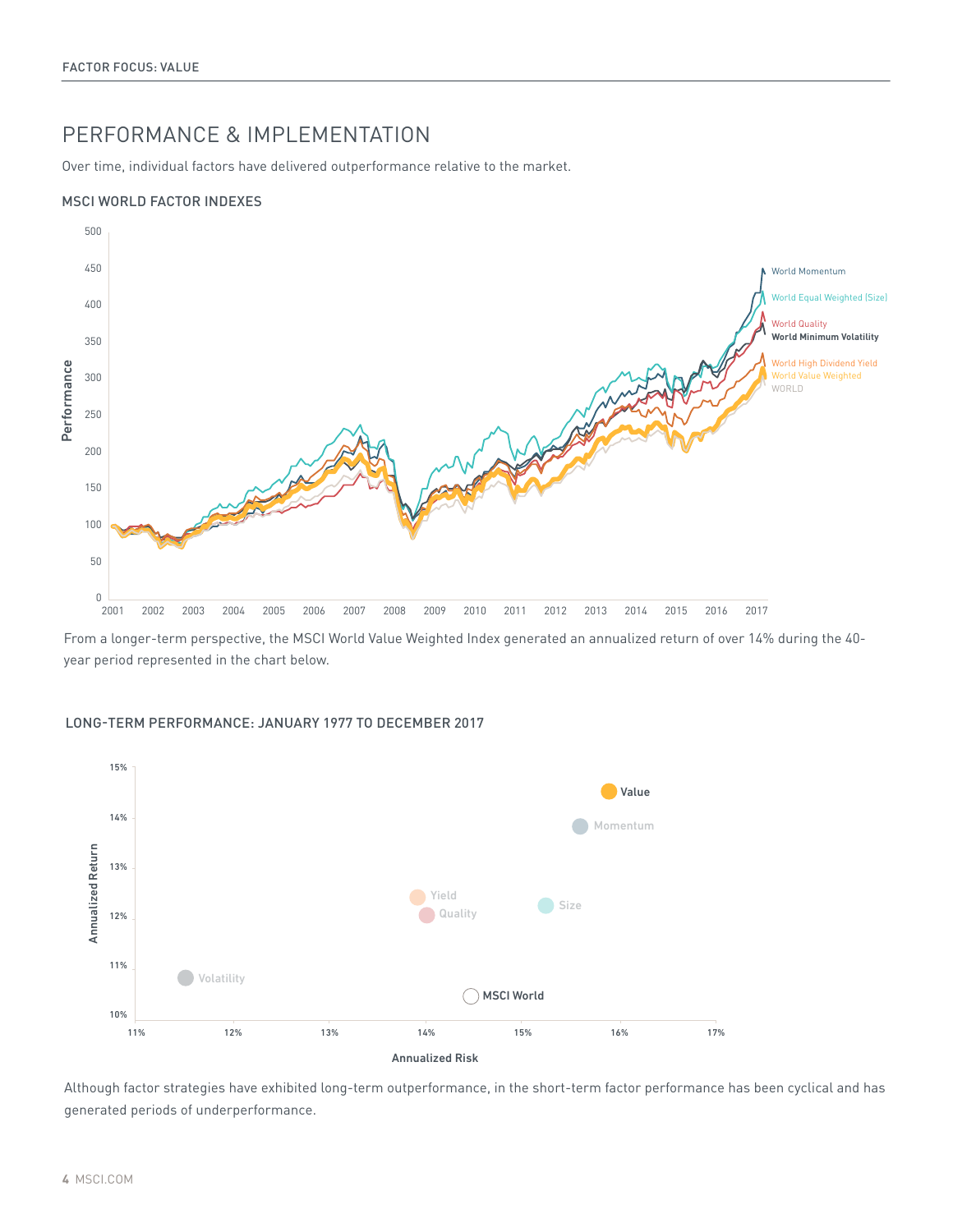| 28.6% 28.4% 31.0% 19.9% -29.2% 42.0% 18.2%<br>$\vert$ 8.0% $\vert$<br>$32.7\%$ 12.1% 5.8%<br>45.6%<br>$-9.6\%$<br>56.7%<br>$16.7\%$<br>1.5%<br>$-4.5%$<br>10.3%<br>1.2%<br>16.5%<br>$30.3\%$<br>9.0%<br>$4.5\%$ $9.4\%$ 26.6%<br>40.1% |       |
|----------------------------------------------------------------------------------------------------------------------------------------------------------------------------------------------------------------------------------------|-------|
|                                                                                                                                                                                                                                        | 32.6% |
|                                                                                                                                                                                                                                        |       |
| $15.2\%$   22.1%   10.3%   -39.9%   33.8%   12.8%   4.8%  <br>$-13.6\%$ 33.8%<br>21.3%<br>$-10.0\%$<br>15.0%<br>$\begin{array}{ c c c c c c c c } \hline 27.7\% & 7.0\% \hline \end{array}$<br>$4.2\%$<br>0.3%<br>8.9%<br>25.3%        | 23.9% |
| $\vert$ 20.8% 10.0% 21.2%<br>14.8%<br>27.4%<br>$-11.5\%$ $-14.4\%$ 30.5%<br>$9.6\%$<br>$-40.3\%$ 35.5% 12.3%<br>4.4%<br>5.5%<br>8.2%<br>20.5%<br>$-2.1%$<br>$-0.3%$                                                                    | 23.1% |
| $18.4\%$   -10.2%   -12.0%   -15.1%   26.0%   20.0%   8.5%   20.7%   7.3%   -41.9%   30.8%   11.4%  <br>13.7% 26.5%<br>$-5.0%$<br>$-1.0\%$<br>4.6%<br>8.2%                                                                             | 22.9% |
| $-9.3\%$ 13.3% 22.9% 3.4% -2.4% 5.1% 19.2%<br>$8.3\%$   19.1%   6.4%   42.4%   17.2%  <br>$9.1\%$<br>16.5% 25.9% 15.2%<br>8.6%<br>$-12.9\%$ $-16.5\%$                                                                                  |       |
| -18.9% -20.5% <mark>-19.5%</mark> 22.0% 12.7% 6.0% 16.8% 6.1% -42. <b>6% 1</b> 4.8% 7.2% -11.0 <b>% 8.9% 19.4% 3.3% -2.7%</b> 4.7%<br>8.4%                                                                                             | 18.0% |
|                                                                                                                                                                                                                                        |       |

**Notatility** Yield Quality Momentum Value Size World

#### HOW THE SIX FACTORS HAVE PERFORMED RELATIVE TO EACH OTHER: VALUE

The analysis and observations in this report are limited solely to the period of the relevant historical data, backtest or simulation. Past performance — whether actual, back tested or simulated — is no indication or guarantee of future performance. None of the information or analysis herein is intended to constitute investment advice or a recommendation to make (or refrain from making) any kind of investment decision or asset allocation and should not be relied on as such.

The time periods covered in the charts in this paper were dictated by the data available when we conducted the simulations which produced them.

There are frequently material differences between backtested or simulated performance results and actual results subsequently achieved by any investment strategy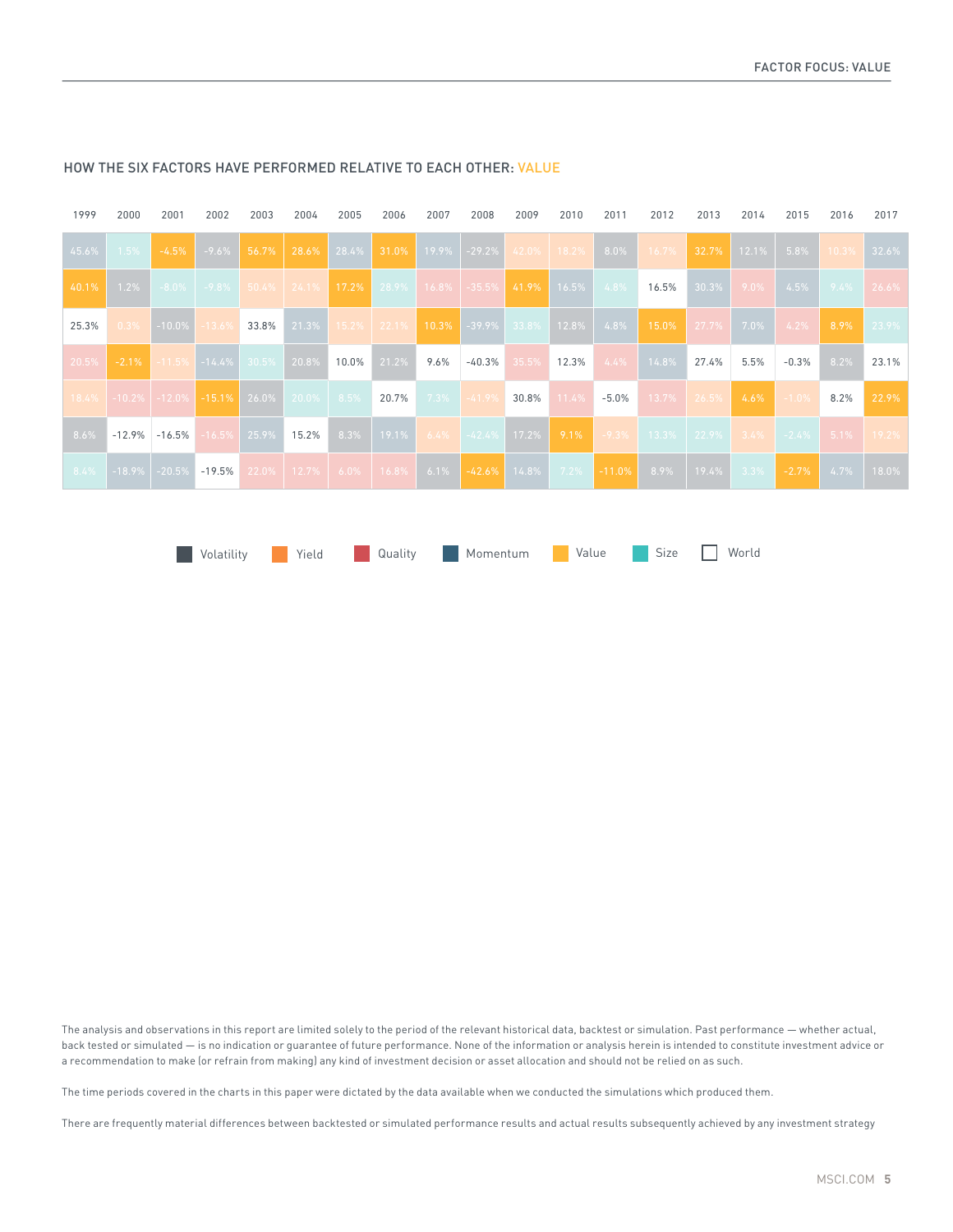

#### MACRO EFFECTS ON FACTOR PERFORMANCE

In general, factor performance has been cyclical in nature. Individual factors have been shown to outperform during different macroeconomic environments. As the charts on this page illustrate, the value factor falls into the "pro-cyclical" category, meaning that this type of strategy historically outperformed during rising market conditions over the study period.

The Composite Leading Indicator used here, designed to provide early-warning signals on business-cycle turning points, is an aggregate time series displaying a reasonably consistent leading relationship with the reference series for the macroeconomic cycle.



Data from November 28, 1975 to September 30, 2016.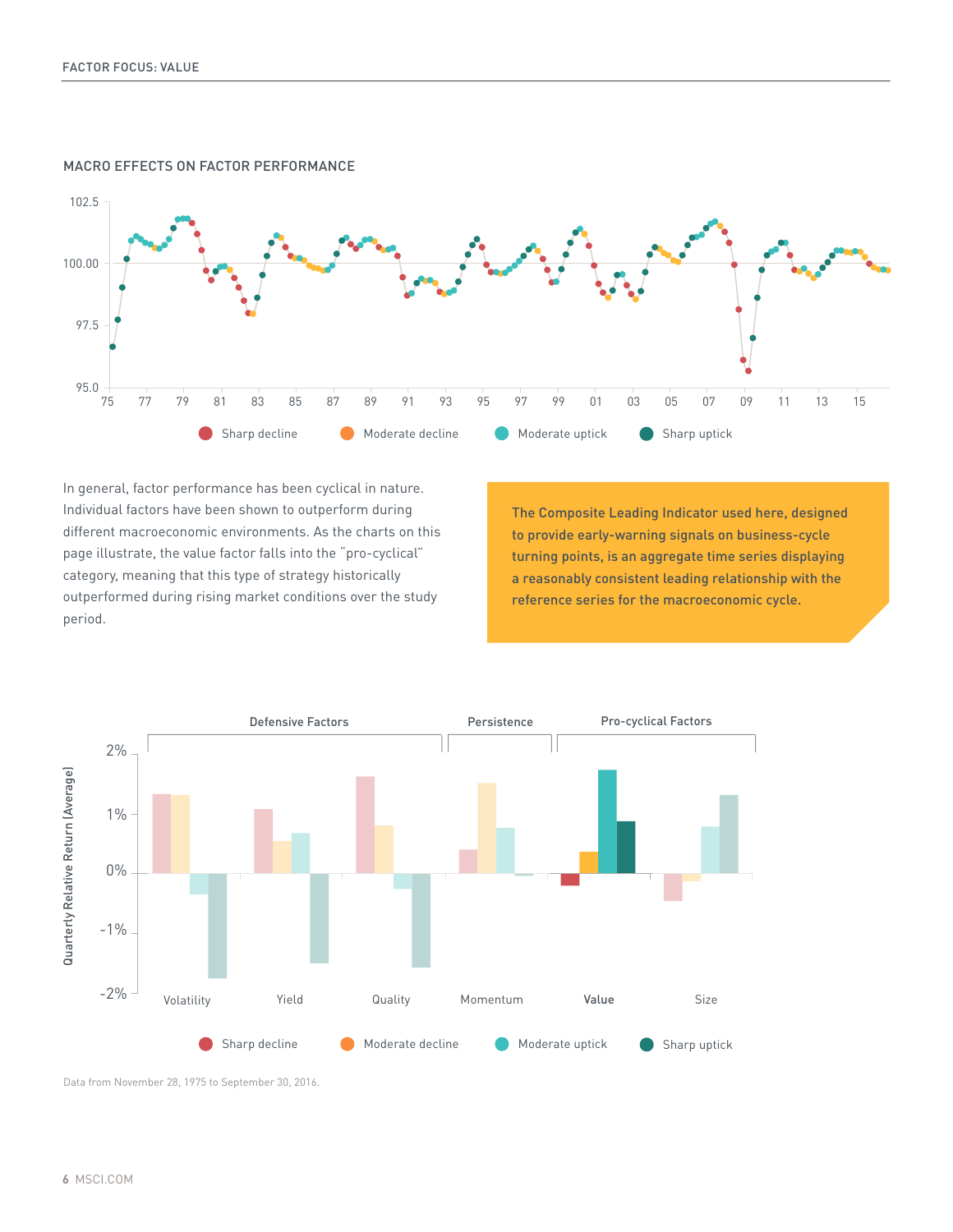

#### **CONCLUSION**

Value investing is premised on identifying stocks whose prices seem to understate their intrinsic value. While many institutional investors may agree with that premise, implementation of value-index strategies differs widely. MSCI Enhanced Value Indexes are based on research that has found that combining value ratio descriptors has captured the value factor better than using any individual ratio descriptor alone.

#### FOOTNOTES & REFERENCES

1. Exceptions are Financials: Forward P/E and P/B, Real Estate: EV/CFO

2. Graham, B., D. Dodd, S. Cottle, R. Murray and F. Block. (1989). Graham and Dodd's Security Analysis, McGraw-Hill.

Alighanbari, M., R.A. Subramanian and P. Kulkarni. (2014). "Factor Indexes in Perspective: Insights from 40 Years of Data." MSCI Research Insight.

Bender, J., R. Briand, D. Melas and R.A. Subramanian. (2013). "Foundations of Factor Investing." MSCI Research Insight.

Chen, N. and F. Zhang. (1998). "Risk and Return of Value Stocks." Journal of Business, Vol. 71, No. 4, pp. 501-535.

Fama, E. and K. French. (1992). "The Cross-Section of Expected Stock Returns." The Journal of Finance, Vol. 47, pp. 427-465.

Fama, E. and K. French. (1998). "Value Versus Growth: The International Evidence." Journal of Finance, Vol. 53, No. 6, pp. 1975-99.

Gupta, A., A. Kassam, R. Suryanarayan and K. Varga. (2014). "Index Performance in Changing Economic Environments." MSCI Research Insight.

Owyong, D. (2013). "Value Stocks and the Macro Cycle." MSCI Research Insight.

Siegel, L. and J.G. Alexander. (2000). "The Future of Value Investing." Journal of Investing, Vol. 9, pp. 33-45.

Zhang, L. (2005). "The Value Premium." Journal of Finance, Vol. 60, pp. 67–103.